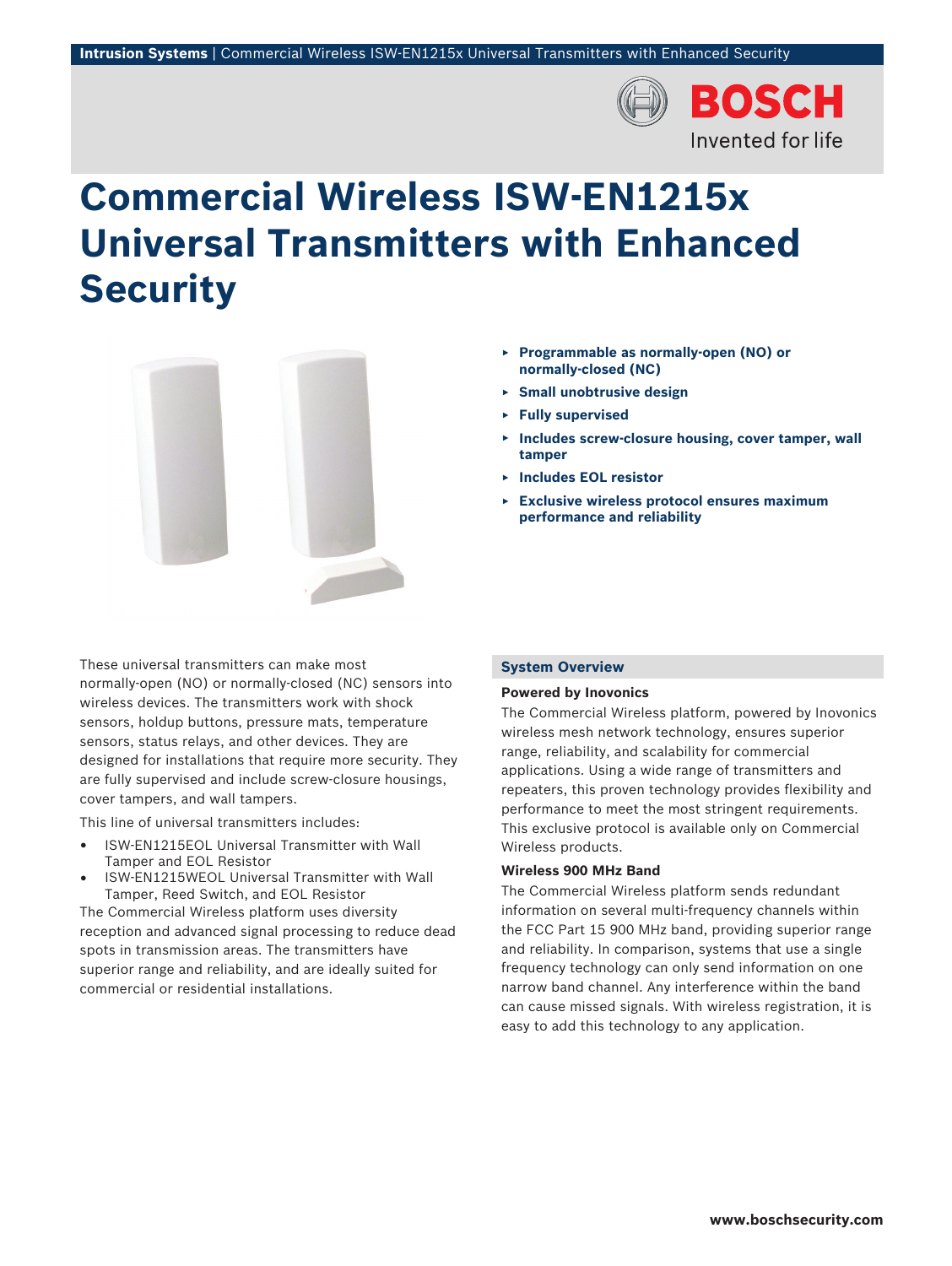## **Functions**

#### **NO or N/C Operation**

The universal transmitters work with any standard NO or NC contact (15 ms duration) or sensor.

#### **Supervision**

The cover tamper, wall tamper, and battery activity are supervised. Monitoring helps ensure reliable operation.

#### **Wall Tamper and Cover Tamper**

The wall tamper switch provides increased security and is ideal for high-end residential applications. The wall tamper switch notifies the system when the transmitter is removed from its mounted surface. The cover tamper switch notifies the system when an intruder attempts to remove the transmitter cover.

#### **Design**

The small, unobtrusive design of the transmitters makes them suitable for multiple design needs.

#### **Certifications and Approvals**

| <b>Region</b> | <b>Certification</b> |                                                                                                                                                                                                                                                                                                                                                                                                                                                                                                               |
|---------------|----------------------|---------------------------------------------------------------------------------------------------------------------------------------------------------------------------------------------------------------------------------------------------------------------------------------------------------------------------------------------------------------------------------------------------------------------------------------------------------------------------------------------------------------|
| <b>USA</b>    | UL                   | [ISW-EN1215EOL only] AMCX: Central<br><b>Station Alarm Units</b><br>(ANSI/UL 1610, ANSI/UL 1635),<br>APAW: Police Station-connected Alarm Units<br>(ANSI/UL 365, ANSI/UL 464),<br>APOU: Proprietary Alarm Units (ANSI/UL 1076),<br>NBSX: Household Burglar Alarm System Units<br>(ANSI/UL 1023),<br>NBSX7: Household Burglar Alarm System Units<br>Certified for Canada (ULC/ORD-C1023)                                                                                                                       |
|               |                      | [ISW-EN1215WEOL only] AMCX: Central<br><b>Station Alarm Units</b><br>(ANSI/UL 1610, ANSI/UL 1635),<br>AMQV: Connectors and Switches (UL 634),<br>AMQV7: Connectors and Switches Certified<br>for Canada (ULC/ORD-C634),<br>APAW: Police Station-connected Alarm Units<br>(ANSI/UL 365, ANSI/UL 464),<br>APOU: Proprietary Alarm Units (ANSI/UL 1076),<br>NBSX: Household Burglar Alarm System Units<br>(ANSI/UL 1023),<br>NBSX7: Household Burglar Alarm System<br>Units Certified for Canada (ULC/ORD-C1023) |
| <b>Brazil</b> | ANATEL               | 0580-10-5164                                                                                                                                                                                                                                                                                                                                                                                                                                                                                                  |

Inovonics Wireless Corporation also holds the following approvals.

FCC Conforms to FCC Part 15 regulations

#### **Installation/Configuration Notes**

These universal transmitters are compatible with the following products:

#### **Receivers**

| ISW-EN4016SK    | <b>Survey Receiver</b> |
|-----------------|------------------------|
| ISW-EN4200      | Serial receiver        |
| ISW-EN4216R     | LCD Receiver           |
| ISW-EN4204R     | <b>LED Receiver</b>    |
| ISW-FN7280      | Serial Receiver        |
| <b>Repeater</b> |                        |
| ISW-EN5040-T    | High-power Repeater    |

#### **Parts Included**

#### **ISW EN1215EOL**

#### **Quant. Component**

- 1 Transmitter with screw-closure housing, cover tamper, and wall tamper
- 1 3.0 V lithium battery
- 1 2.2 kΩ EOL resistor
- 1 Mounting bracket
- 1 Hardware pack
- 1 Literature Installation Instructions

#### **ISW EN1215WEOL**

# **Quantity Component** 1 Transmitter with screw-closure housing, cover tamper, wall

| tamper, and magnetic reed switch       |
|----------------------------------------|
| Magnet                                 |
| 2.2 k $\Omega$ EOL resistor            |
| 3.0 V lithium battery                  |
| Mounting bracket                       |
| Hardware pack                          |
| Literature - Installation Instructions |
|                                        |

## **Technical Specifications**

#### **Electrical**

| Power:                      | 3.0 V, 1.4 Ah                                                                                                                                  |
|-----------------------------|------------------------------------------------------------------------------------------------------------------------------------------------|
| <b>Battery Replacement:</b> | Duracell DL123A, Panasonic CR123A, or<br>approved equivalent.<br>Not all brands are equivalent. Use a<br>specified brand.                      |
| Battery Life (Average):     | 3-5 years. Typical battery life shown<br>assumes operating temperatures of +20°C<br>to +30 $^{\circ}$ C (+68 $^{\circ}$ F to +86 $^{\circ}$ F) |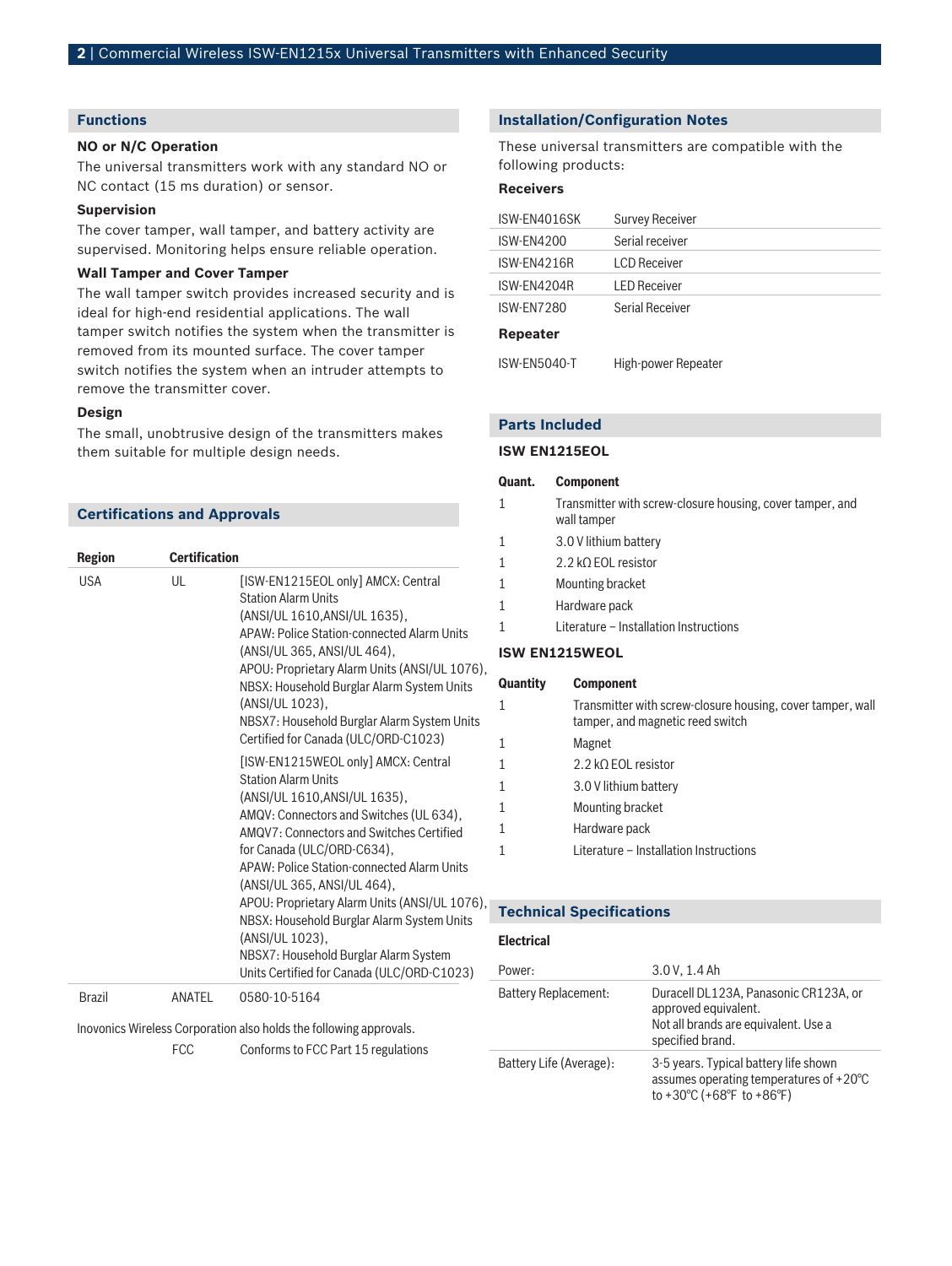#### **Environmental**

| Relative Humidity:       | Up to 90%, non-condensing                                                             |
|--------------------------|---------------------------------------------------------------------------------------|
| Temperature (operating): | 0°C to +60°C (+32°F to +140°F)                                                        |
| <b>Mechanical</b>        |                                                                                       |
| Dimensions:              | 8.9 cm x 4.3 cm x 2.3 cm<br>$(3.5 \text{ in. x } 1.7 \text{ in. x } 0.9 \text{ in.})$ |

#### **Transmission Characteristics**

Frequency: 902 MHz to 928 MHz

#### **Trademarks**

Trademark names are used throughout this document. In most cases, these designations are claimed as trademarks or registered trademarks in one or more countries by their respective owners. Rather than placing a trademark symbol in every occurrence of a trademark name, Bosch Security Systems, Inc. uses the names only in an editorial fashion and to the benefit of the trademark owner with no intention of infringing the trademark.

Duracell is a registered trademark of the Gillette Company, USA, in the United States and/or other countries.

Inovonics is a trademark of Inovonics Wireless Corporation.

Panasonic is a registered trademark of Matsushita Electric Industrial Co., Ltd.

# **Ordering Information Commercial Wireless ISW‑EN1215EOL Universal Transmitter with Wall Tamper**

**ISW-EN1215EOL**

**and EOL Resistor** Universal transmitter with tamper switch and end-of-line (EOL) resistor

**Commercial Wireless ISW‑EN1215WEOL Door‑window Transmitter with Wall Tamper, Reed Switch, and EOL Resistor** Universal transmitter with tamper switch, magnetic reed switch, and EOL resistor **ISW-EN1215WEOL**